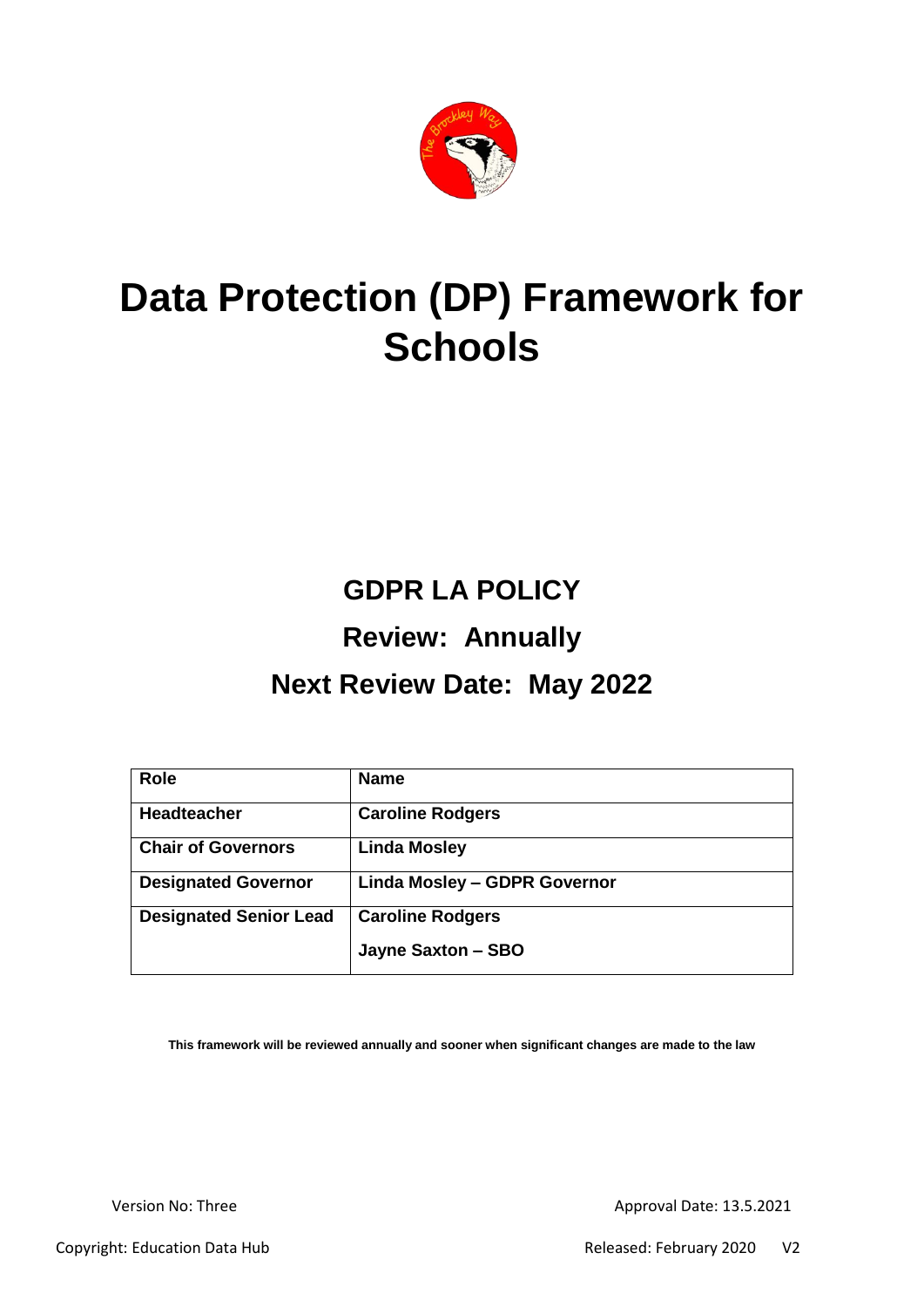## <span id="page-1-0"></span>**Contents of this Framework (related documents)**

- 1. Data Protection Policy
	- i. Annex 1: Legal Conditions for Processing
	- ii. Annex 2: Breach Procedure
	- iii. Annex 3: Data Protection Impact Assessment Procedure
	- iv. Annex 4: Subject Access Request Procedure
	- v. Annex 5: Freedom of Information Request Procedure
- 2. Privacy Notice (Pupils)
- 3. Privacy Notice (Workforce)
- 4. Retention Schedule
- 5. Social Media Policy
- 6. Bring Your Own Device (BYOD) Policy
- 7. ICT Acceptable Use Policy
- 8. Off Site Working Policy
- 9. Privacy Notice (Governors)
- 10.Special Category Data Policy
- 11.Remote Learning Policy

## Contents of this document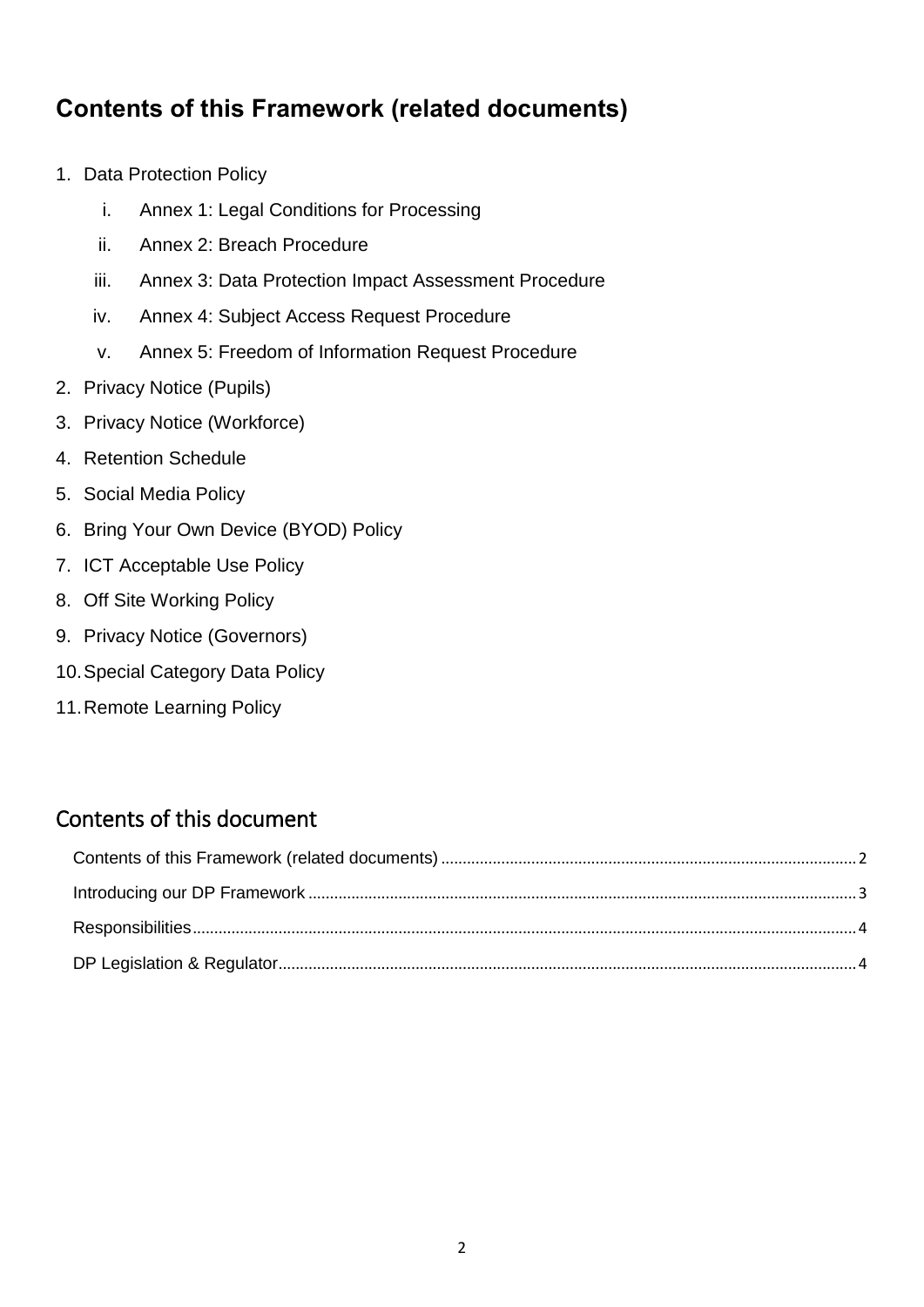#### <span id="page-2-0"></span>*Introducing our DP Framework*

This framework comprises of a number of key documents; including our Data Protection policy and other associated policies and procedures, which together form the school's commitment to protecting the data of its pupils, families, staff and volunteers.

Compliance with this framework is mandatory for all staff.

"Personal data" means **any** information where a living person is either identified or identifiable, from the information alone, or with other information – these are known as Data Subjects. Personal data can include written information, pupil work, photographs, CCTV and film footage or voice recordings, in electronic format (which can include in Social Media, apps, databases or other electronic formats) or hard copy (including copies printed from electronic sources, and handwritten data when it is part of a filing system, or intended to be filed).

"Special category data" is personal data that needs more protection because it is sensitive.

- personal data revealing racial or ethnic origin;
- personal data revealing political opinions;
- personal data revealing religious or philosophical beliefs;
- personal data revealing trade union membership;
- genetic data;
- biometric data (where used for identification purposes);
- data concerning health;
- data concerning a person's sex life; and
- data concerning a person's sexual orientation.

In addition, the DfE advises that Pupil Premium/FSM status is treated as Sensitive Data

"Data Subjects" include our pupils, staff, contractors, parents, local authority contacts, and anyone else we might come into contact with.

"Data Controller" means the school, alone or jointly with other Data Controllers, decides on why and how personal data is processed.

"Processing" means collecting, storing, using, sharing and disposing of data.

"Processors" are the external bodies who processes personal data on behalf of the controller.

"Staff" includes current or former; permanent employees, temporary staff, agency staff, consultants, governors, volunteers, and anyone else working for the school. We will also expect job applicants and contractors (and their staff) to comply with this policy.

"Data Protection Officer" (DPO) is a statutory role with responsibility for:

advising the school about data protection obligations,

dealing with breaches, including suspected breaches and identified risks

monitoring compliance with this policy.

Our Data Protection Officer is: *GDPR for Schools | Children's Services | Derbyshire County Council | Room 397 North Block, County Hall, Matlock, Derbyshire DE4 3AG | 01629 532888 gdprforschools@derbyshire.gov.uk*

"Data Protection Leads" are the Headteacher and School Business Officer and are the members of school staff nominated to manage communication with the DPO.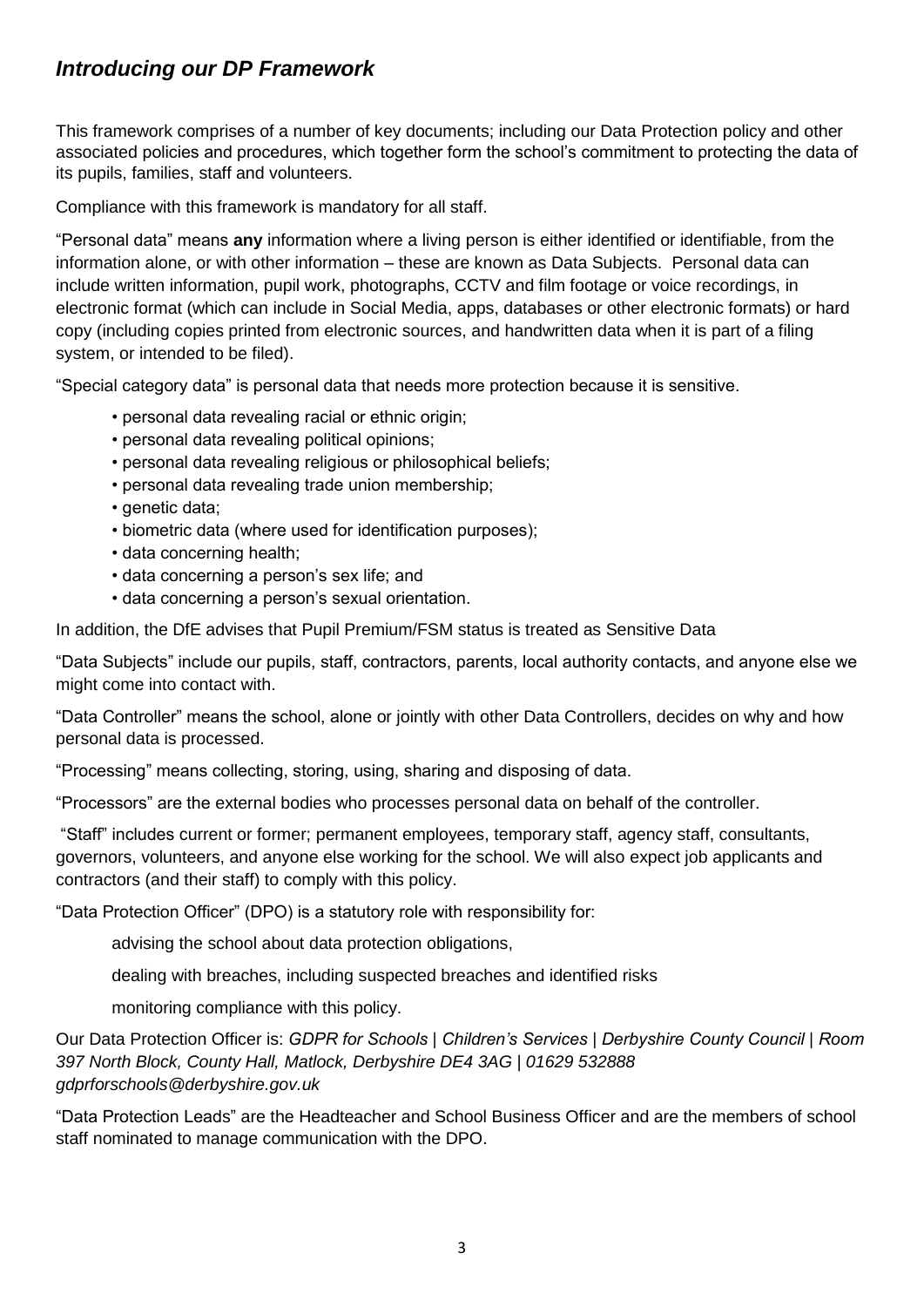### <span id="page-3-0"></span>*Responsibilities*

All staff are responsible for reading and understanding this policy before carrying out tasks that involve handling personal data, and for following this policy, including reporting any suspected breaches of it to our Data Protection Officer.

All leaders are responsible for ensuring their team sign to confirm they have read, understood and will comply with this framework, before carrying out tasks that involve handling personal data, including reporting any suspected breaches of it.

### <span id="page-3-1"></span>*DP Legislation & Regulator*

- 1. Relevant legislation includes:
	- Section 3 of the European Union (Withdrawal) Act 2018 (incorporates General Data Protection Regulation (EU) 2016/679 into the law of England and Wales, Scotland and Northern Ireland, to be known as the UK GDPR)
	- General Data Protection Regulation (GDPR);
	- Data Protection Act 2018 (DPA 2018), which enacts the GDPR in the UK and includes exemptions and further detail, as well as offences that individuals can be prosecuted for;
	- Privacy and Electronic Communications Regulations (PECR), which cover electronic direct marketing ("marketing" includes fundraising and promoting an organisation's aims, not just selling.)
	- Freedom of Information Act 2000, which provides key definitions referred to in the other legislation.
	- Human Rights Act 1998
	- Computer Misuse Act 1990, which covers unauthorised access to, and use of, computers and computer materials.
- 2. In the UK, the Information Commissioner's Office (ICO) is the data protection regulator.
- 3. Breaches of data protection legislation can cause the risk of real harm to people whose data is handled in an unfair or unlawful way, as well as significant monetary penalties and damage to reputation.
- 4. Individual members of staff may be prosecuted for committing offences under Sections 170, 171 or 173 of the DPA 2018. These offences are: obtaining, disclosing, altering or retaining data without the consent of the Data Controller; purposefully identifying people from data that has been "de-identified"; and purposefully withholding data that a data subject has requested, and is entitled to receive.